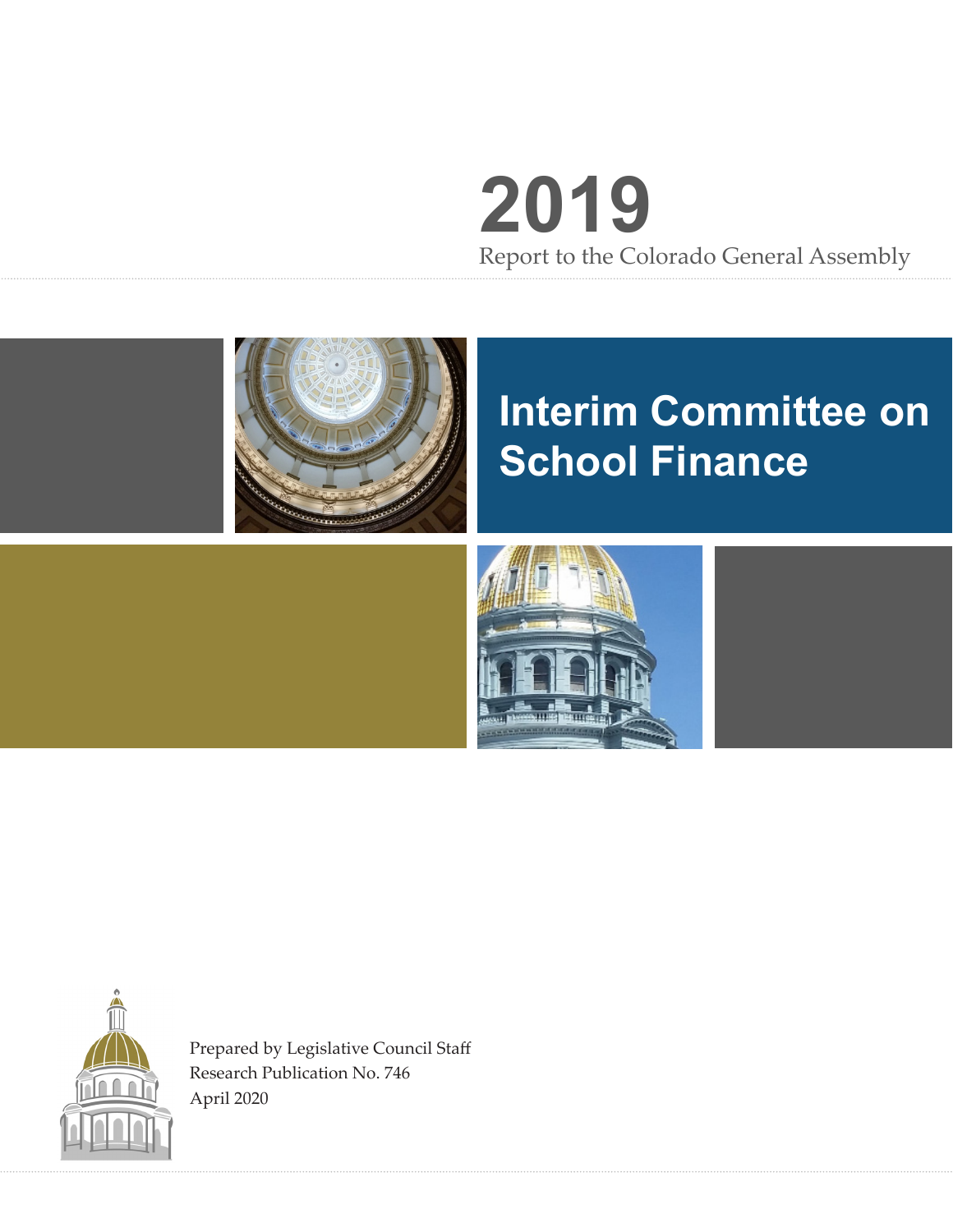## **Legislative Interim Committee on School Finance**

#### **Members of the Committee**

Representative Julie McCluskie, Chair Senator Paul Lundeen, Vice-Chair

Representative Mark Baisley Senator Jeff Bridges Representative Shannon Bird Senator Jerry Sonnenberg Representative Tim Geitner Senator Nancy Todd Representative Jim Wilson Senator Rachel Zenzinger

## **Legislative Council Staff**

Anna Gerstle, Senior Fiscal Analyst Josh Abram, Principal Fiscal Analyst Marc Carey, Chief School Finance Officer Meghan MacKillop, Research Analyst

#### **Office of Legislative Legal Services**

Brita Darling, Senior Attorney Julie Pelegrin, Deputy Director Jacob Baus, Staff Attorney

*April, 2020*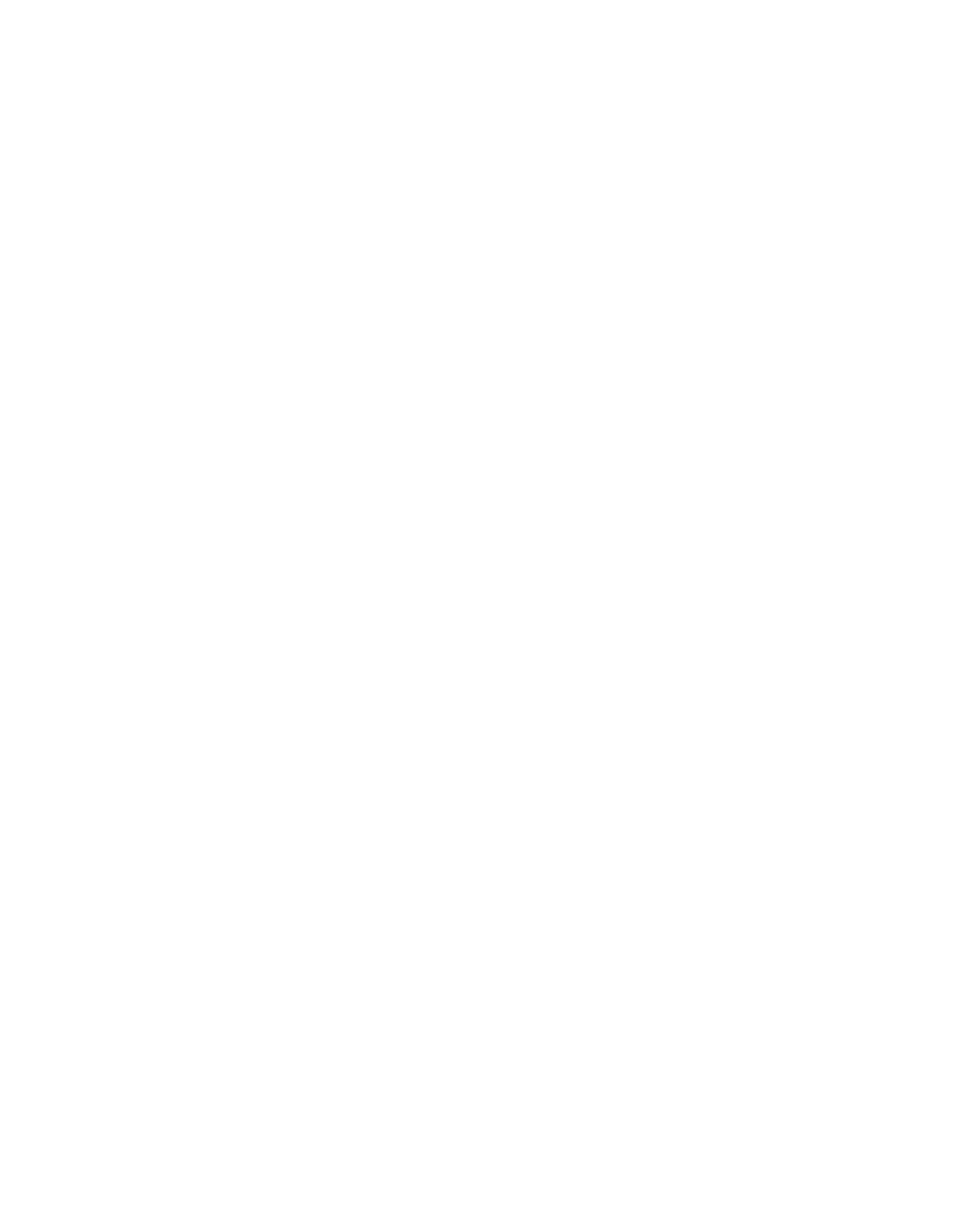### **Table of Contents**

#### This report is also available online at:

http://leg.colorado.gov/committees/legislative-interim-committee-school-finance/2019regular-session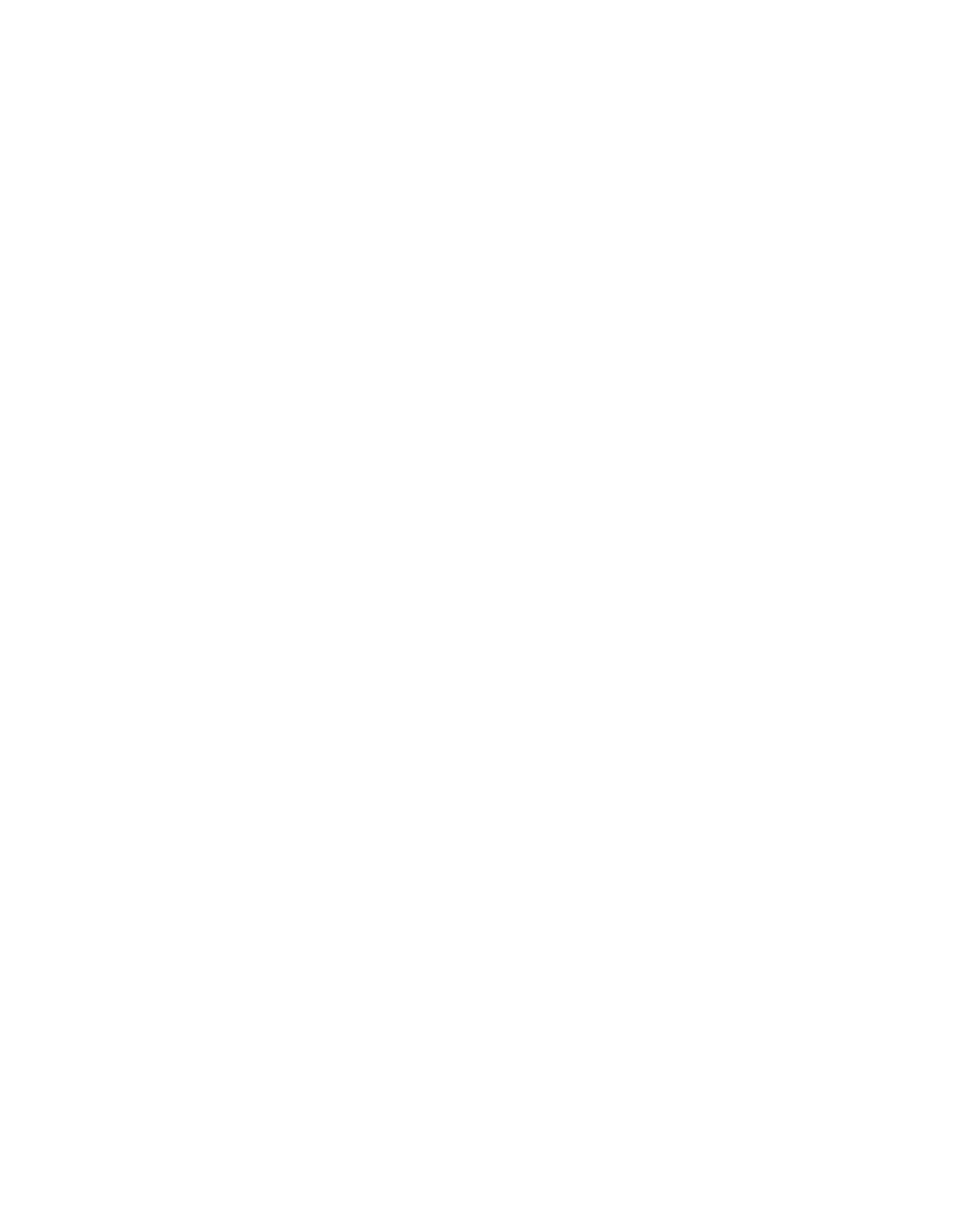### **Committee Charge**

Pursuant to Section 2-2-1901, C.R.S., the Legislative Interim Committee on School Finance was created to study issues related to school funding and to consider alternative school finance funding formulas during the 2017, 2018, and 2019 interims. The committee was authorized to meet up to five times each interim. Specific issues on which the committee was required to study and report include:

- the costs and benefits of the requirements imposed on school districts and public schools by state and federal laws;
- the total amount of federal, state, and local funding available for public education in each school district, in aggregate, and per pupil;
- the relative value of and return on resource investment across the time frame of a student's education career;
- alternative methods for identifying at-risk students;
- allocation methods for per pupil, student-based school funding;
- allocation methods for district attribute-based school funding;
- replacing direct funding of categorical programs with a per pupil, eligibility-based allocation;
- transportation funding strategies;
- alternative methods for determining enrollment;
- school district organization;
- property taxation, equalized mill levies, calculating assessed values of property, and other local resources of education funding; and
- capital construction needs.

These topics were primarily discussed during the 2018 and 2019 interims. Enacting legislation allowed the committee to hire a contractor to assist in gathering and analyzing school finance data.

#### **Prior Activities of the Interim Committee on School Finance**

**Background.** The Interim Committee on School Finance was created by House Bill 17-1340 and met five times during the 2017 interim, and convened four times and held two workshops during the 2018 interim. At the end of the 2018 interim, the committee recommended legislation (Senate Bill 19-094) to continue the committee through the 2019 interim. Additional information on topics discussed by the committee can be found in the final committee report here: https://leg.colorado.gov/node/1478076.

**FourPoint Education Partners.** In September, 2017, the committee hired FourPoint Education Partners as the vendor to support the committee's work. FourPoint facilitated discussions at committee meetings covering a wide range of topics, compiled and conveyed data related to required discussion topics, and provided the committee with principles and values to consider in a school funding formula. In August, 2018, the committee ended its contract with FourPoint.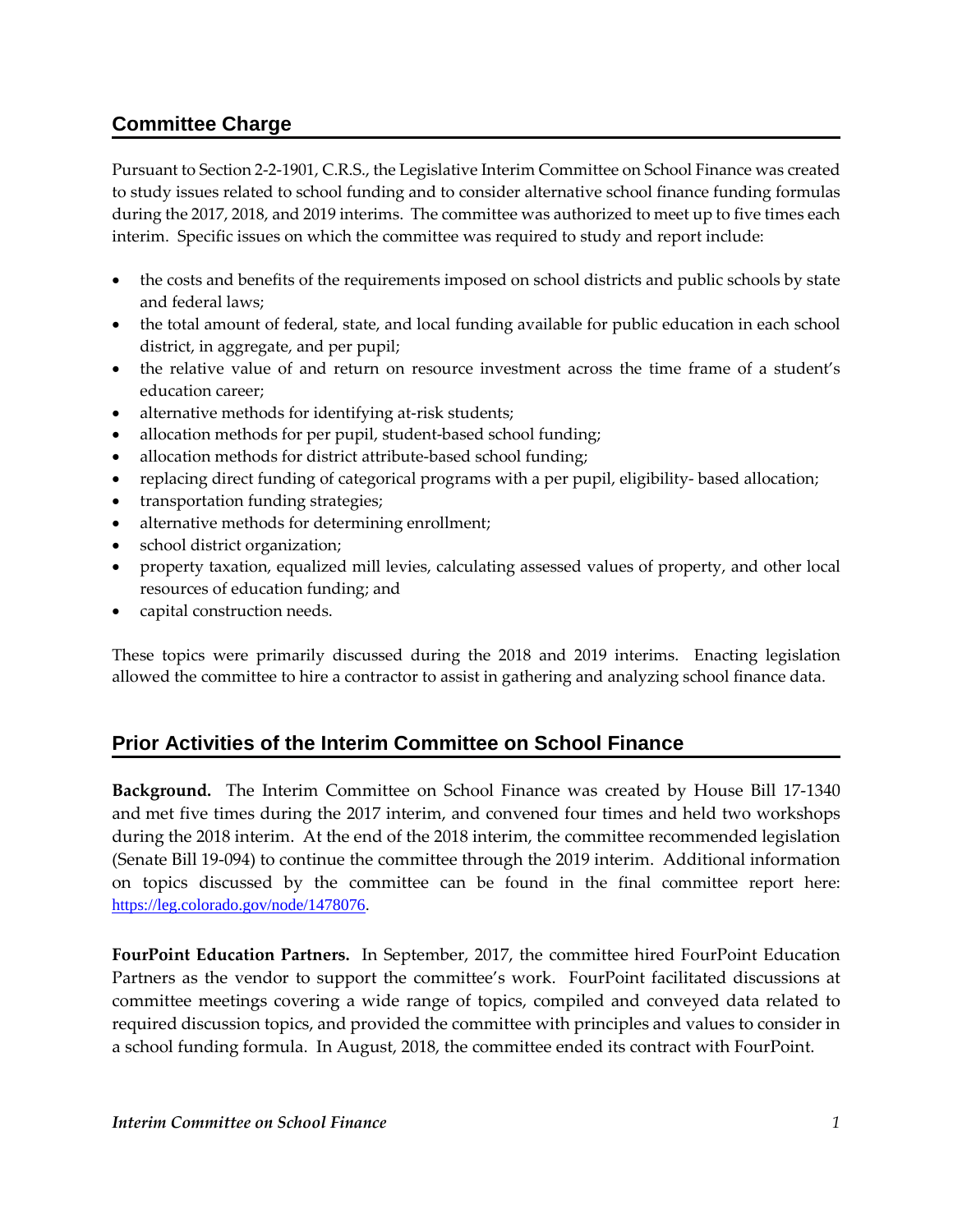**EdBuild.** In September, 2018, the committee enlisted EdBuild to build and host a simulation model of the state's current school finance model. Resources provided by EdBuild in conjunction with the model can be found at the links below.

**Additional resources.** Materials provided to the committee by FourPoint, EdBuild, and other presenters are available online, and upon request:

- 2018 Interim http://leg.colorado.gov/node/1221146/
- 2017 Interim- http://leg.colorado.gov/node/1101621/

#### **Committee Activities**

The committee held six meetings during the 2019 interim. Briefings and presentations were made by Legislative Council Staff, Joint Budget Committee Staff, the Office of Legislative Legal Services, the committee's vendor EdBuild, representatives from school districts, and the public on a wide range of subjects with the intent of developing and considering a new allocation model for school funding to replace the current law School Finance Act of 1994. The committee considered school funding models relative to:

- economically disadvantaged students;
- district cost of living;
- district diseconomies of scale;
- categorical programs;
- rural school districts:
- English language learners; and
- special education and gifted and talented students.

#### **Contractor**

In July 2019, the committee hired EdBuild as the vendor to support the committee's work. EdBuild provided policy briefs on the components of the school finance formula, led discussions, and built a simulation tool of the current school finance model. The simulation tool allows legislators to adjust weights and alternatives for the formula components and see the impact of those changes on individual district funding and overall state funding. EdBuild continued to modify the tool based on feedback and policy options considered by committee members throughout the interim.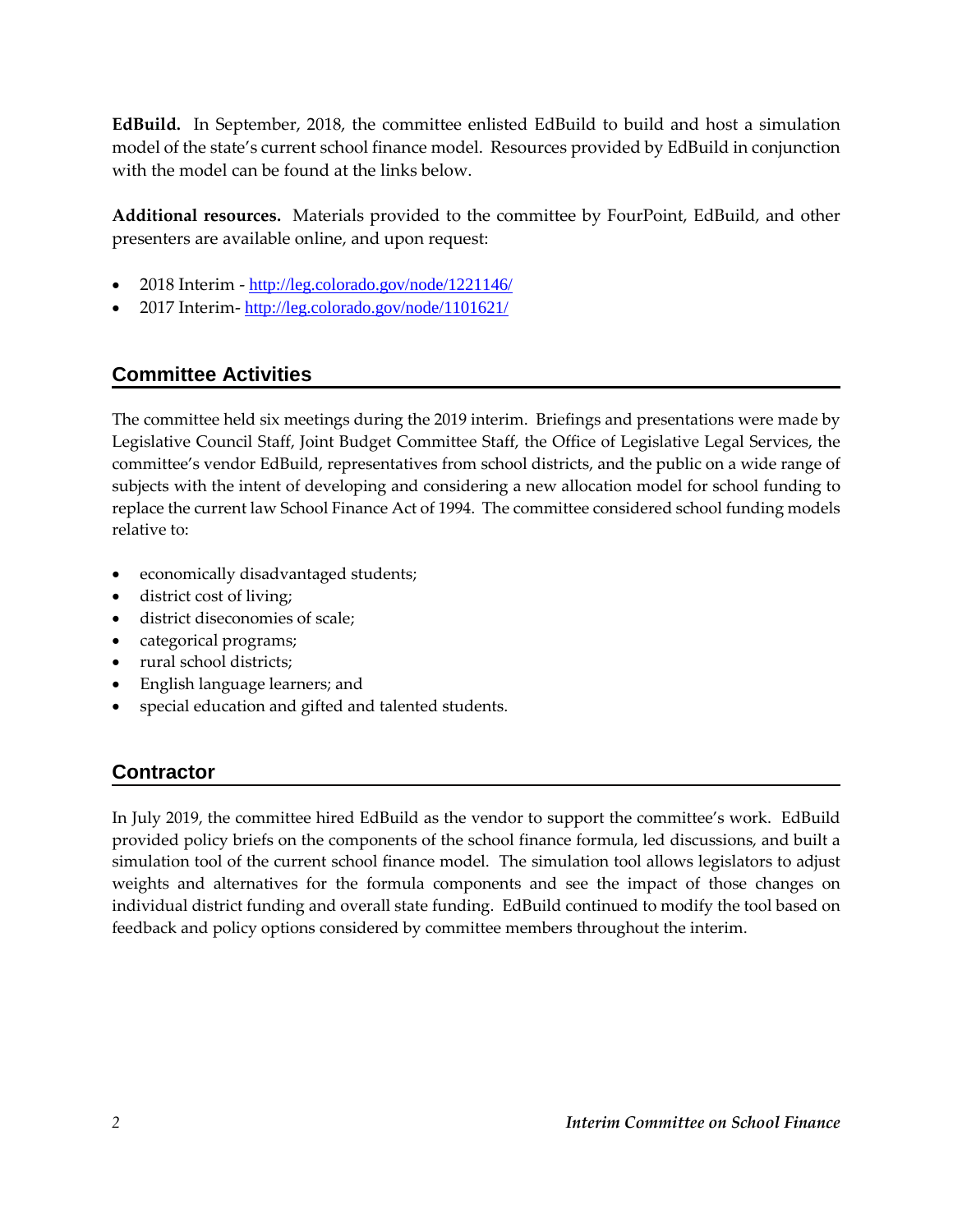### **Presentations on School Finance Formula Funding**

The committee heard multiple presentations on and discussed the components of the school finance formula and categorical programs currently in statute.

**Overview of school finance formula and revenue sources.** The committee heard presentations from the Office of Legislative Legal Services and Joint Budget Committee staff on the current formula and revenue sources. Leanne Emm, an independent expert in Colorado school finance, provided context and answered questions.

**Cost of living, size, and at-risk factors.** Representatives of EdBuild and the Colorado School Finance Project, and Michael Griffith, an education consultant, provided the committee with an in-depth discussion of the current cost of living and size factors, and the impact on districts of different costs of living and economies of scale. The panel also discussed funding for at-risk students. EdBuild provided a policy memo on options for modifying each of the components. The committee also heard presentations from Douglas County School District, Aurora Public Schools, and the Gunnison Watershed School District on the local perspective on the three factors.

**Categorical program funding**. Representatives of EdBuild and the Colorado School Finance Project, and Michael Griffith, an education consultant, provided the committee with an in-depth discussion of categorical funding, including special education, English language learning, among other factors. The committee heard a presentation from Dr. Marguerite Roza on the national approach to categorical funding, and from representatives from the Sheridan School District, Windsor School District, and the East Central BOCES on the local perspective on categorical funding.

#### **Related Presentations**

**Mill levy equalization.** The committee heard a presentation from Representative Daneya Esgar and Senator Bob Rankin, both members of the Joint Budget Committee, on discussions around mill levy equalization. The members discussed current issues around the total program mill levies in different districts, issues around taxpayer inequality and mill levy equity, proposals to equalize mill levies, and ongoing questions around the issue.

**Public input.** The committee also received public testimony and input, including both in-person comments at the October 22, 2019, meeting, and through two online surveys. The first online survey generated 74 comments related to what respondents were looking for in a new school finance formula. Staff presented an overview of the comments received on the first survey. The second online survey generated 62 comments on an initial draft of proposed legislation.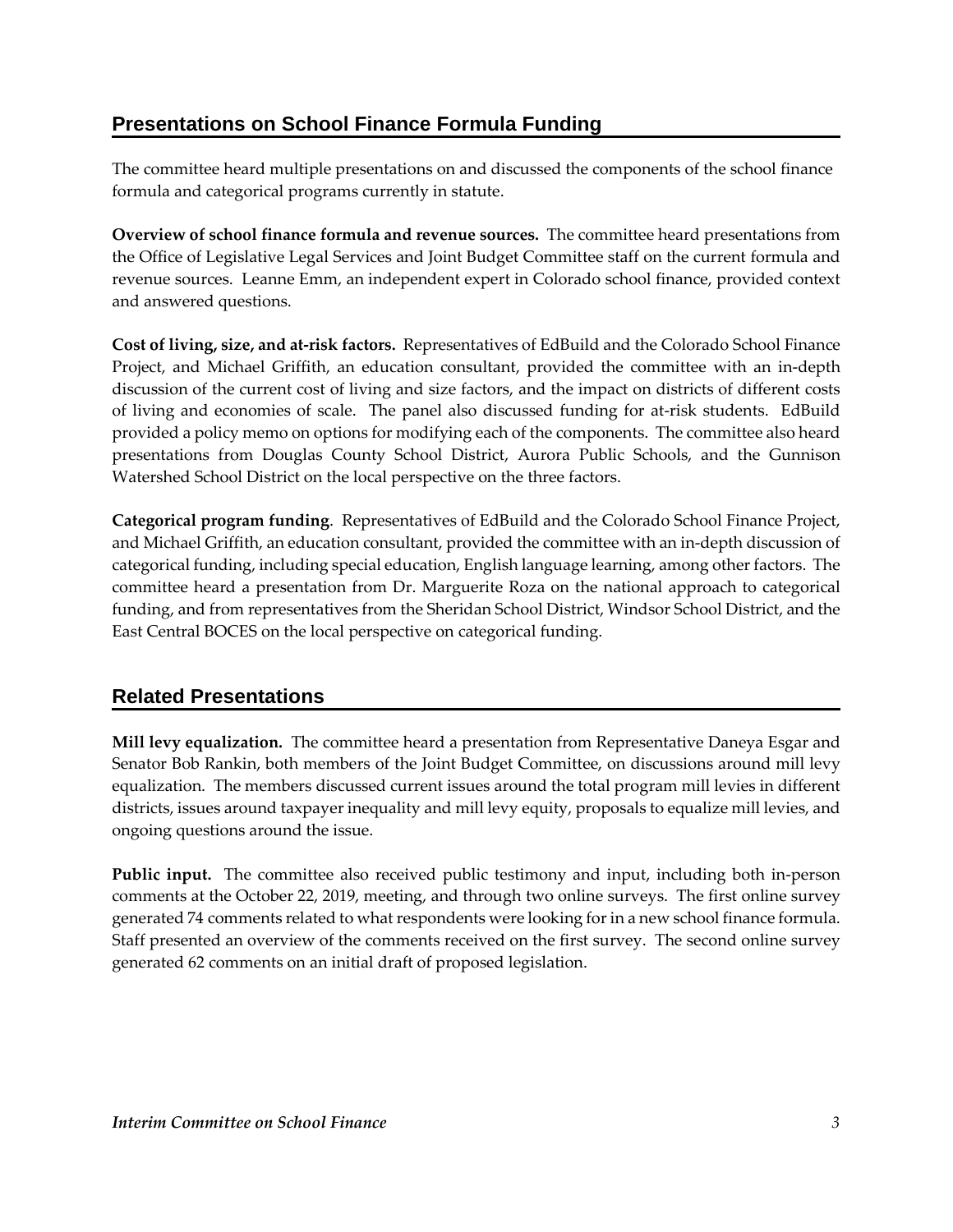#### **Draft Legislation**

The committee requested two bill drafts at their October 22, 2019, meeting; those drafts were ultimately condensed into one draft modifying the current school finance formula. At their December 16, 2019, meeting, the committee discussed the proposed bill draft. The Office of Legislative Legal Services provided the committee with an overview of the bill components. Using the EdBuild simulation tool, Representative Julie McCluskie, chair, and Senator Paul Lundeen, vice chair, each discussed their preferred approach to identifying weights for each of the formula factors in the bill draft. Representatives from EdBuild answered questions about how potential changes were displayed in the simulation tool. The committee did not vote on the proposed legislation and as a result, did not recommend any legislation to be introduced in the 2020 legislative session.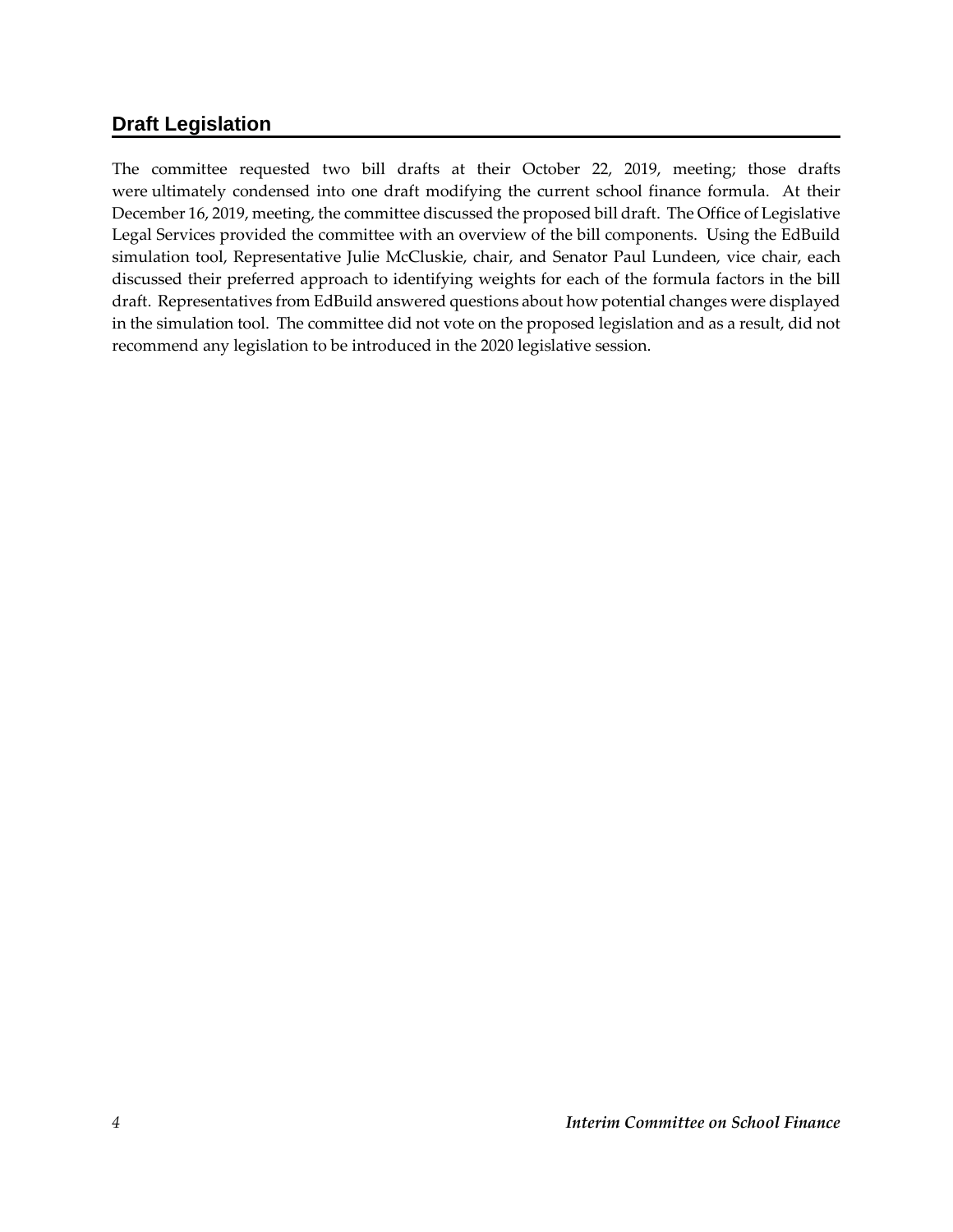#### **Resource Materials**

Meeting summaries are prepared for each meeting of the committee and contain all handouts provided to the committee. The summaries of meetings and attachments are available at the Division of Archives, 1313 Sherman Street, Denver (303-866-2055). The listing below contains the dates of committee meetings and the topics discussed at those meetings. Meeting summaries are also available on our website at:

> *http://leg.colorado.gov/committees/legislative-interim-committee-schoolfinance/2019-regular-session*

#### **Meeting Date and Topics Discussed**

June 25, 2019

- Presentation and Discussion: Colorado's School Finance System
	- *Part 1 School Funding Formula*
	- *Part 2 State and Local Shares; How We Fund Public Schools*
- Guiding Principles and Values, and Working with the School Finance Dashboard

#### August 19, 2019

- Panel Discussion: Cost of Living Factor and the Impact on At-Risk Populations
- Panel Discussion: Size Factor and the Impact on At-Risk Populations
- School District Perspective: Cost of Living and Size Factors
- Committee Discussion: Cost of Living and Size Factors

September 12, 2019

- Panel Discussion: Special Education Funding
- Panel Discussion: Funding for English Language Learners
- Panel Discussion: Other Categorical Programs
- District and National Perspectives: Categorical Funding
- National Perspective on Cost of Living, Size, and At-Risk Funding
- Committee Discussion